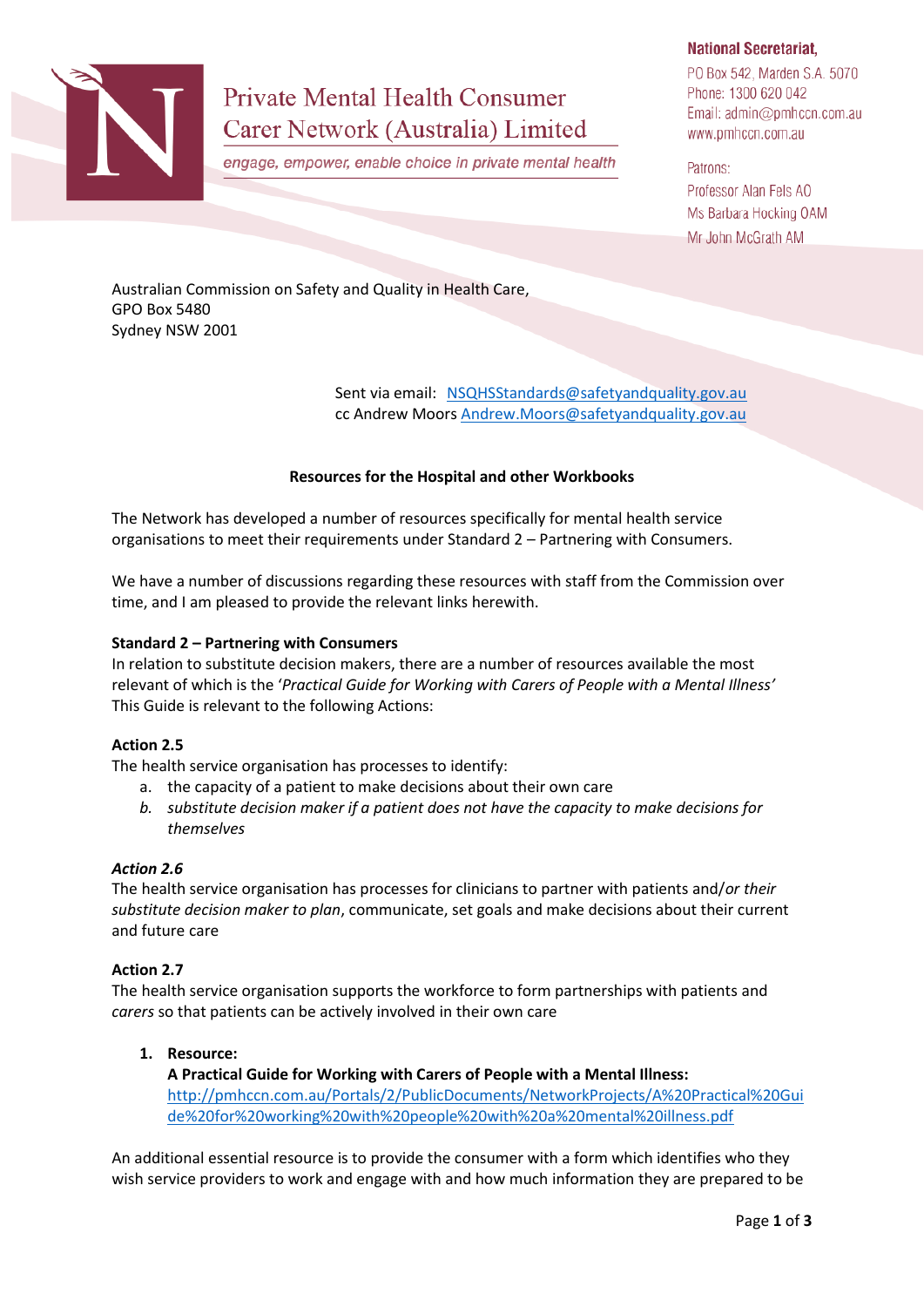shared. This is called the Carer Nomination Form which is currently in use in a number of private psychiatric hospitals.

# **2. Resource: Carer Nomination Form**

<http://pmhccn.com.au/Portals/2/PublicDocuments/training/Carer%20Nomination%20Form.pdf>

Also an essential resource for service providers is a booklet which provides crucial information to carers. This is called the Carer Information Booklet and this also is being used in a number of public and private services.

# **3. Resource: Carer Information Booklet**

<http://pmhccn.com.au/Portals/2/PublicDocuments/training/carerinformationbooklet.pdf>

The Network has also developed a number of resources again for mental health service organisations which assist in the support, training and education of the consumer and carer representation and peer workforce.

# **Action 2.12**

The health service organisation provides orientation, *support and education to consumers* who are partnering in the governance, design, measurement and evaluation of the organisation

# **4. Resource:**

**Consumer and Carer Advisory Committee; Work Plan template.**

<http://pmhccn.com.au/pmhccn/Resources/ACSQHCStandard2PartneringwithConsumers.aspx>

The Network feels that consumer and carer advocacy and representation is key to the success of service organisations. As such, many consumer and carer peer workers, representatives, committee members etc. largely go unsupported in terms of education and training they undertake with their respective roles.

We have developed a suite of free online training with accompanying PDF designed especially to target this group and to also go some way to meeting Standards 2 – Partnering with Consumers. The five modules are:

Module one: Looking after yourself Module two: Briefing and De-briefing Module three: Keeping the enthusiasm going Module four: Reflection and evaluation Module five: Advocacy and the organisation

# **5. Resource:**

**Online training for consumers and carers**

<http://pmhccn.com.au/pmhccn/Resources/TrainingResources.aspx>

**6. Resource: Getting started kit**